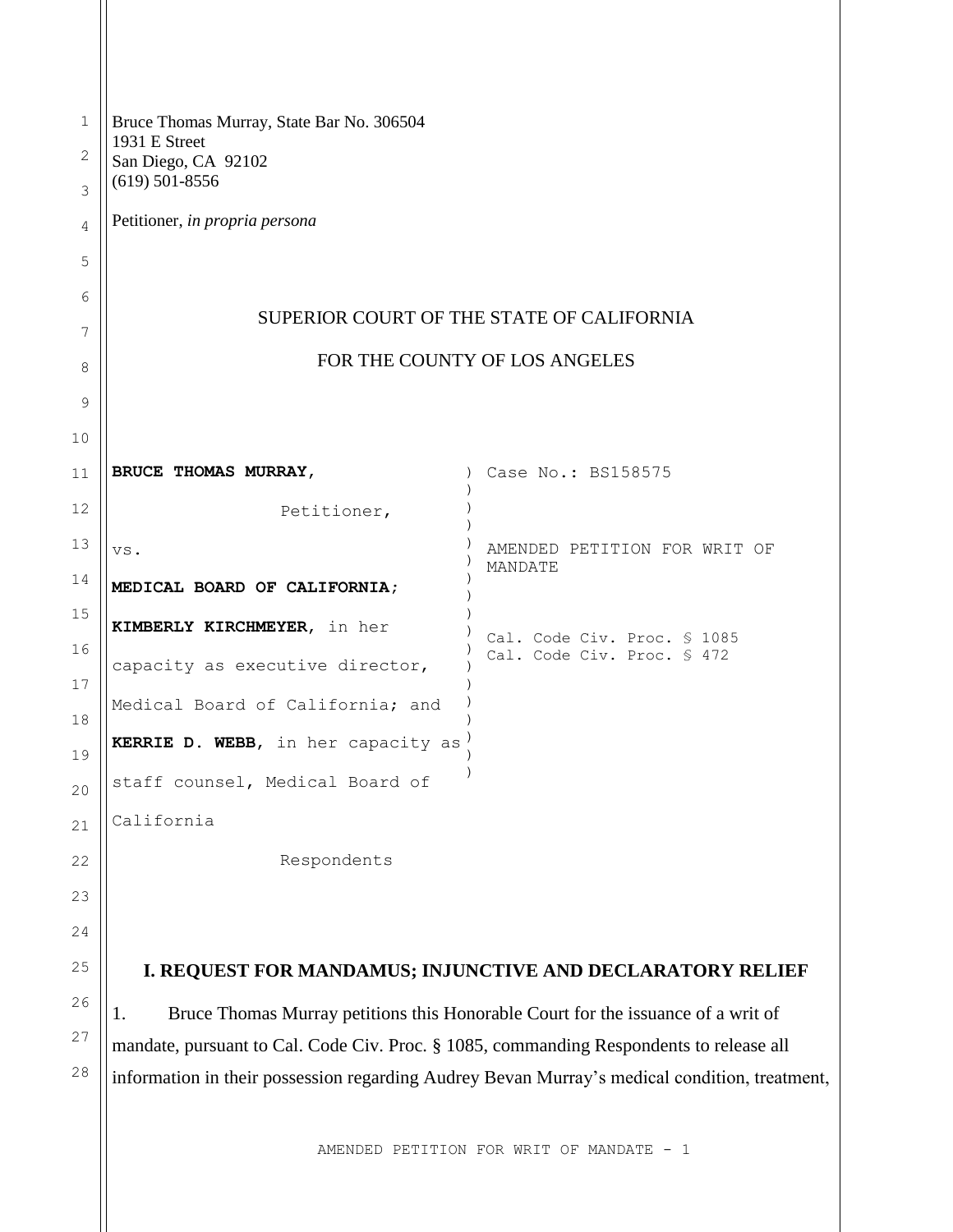and the circumstances and cause(s) of her death, as requested in Petitioner's initial complaint to the Medical Board. (See Exhibit 1.) Such information includes, but is not limited to, facts, statements, analyses and conclusions contained in Medical Board of California investigation no. 800 2014 005263 regarding the death of Audrey B. Murray. In seeking this writ of mandate, Petitioner asks the Court to overrule Respondents' final report to Petitioner, which contains no substantive information. (See Exhibit 10.)

2. Petitioner asks this Honorable Court to issue a writ of mandate commanding Respondents to release reports filed with the Medical Board pursuant to Cal. Bus. & Prof. Code § 2240 (Report for Death of Patient) and 16 C.C.R. 1356.4 (Outpatient Surgery--Reporting of Death) regarding Audrey B. Murray's death. In seeking this mandate, Petitioner asks the Court to expressly overrule Respondents' repeated and categorical rejections of his requests for this information. (See Exhibits 4-9).

3. Petitioner asks this Court to declare invalid – as abuses of discretion – the Respondents' erroneous interpretations of Cal. Gov. Code § 6254 (Records exempt from disclosure requirements); Cal. Evid. Code § 1040 (Privilege for official information); Cal. Bus. & Prof. Code § 2240; and 16 C.C.R. 1356.4. Additionally, Petitioner asks the Court to correct Respondents' actions taken in accordance with these erroneous interpretations of law. 4. Petitioner requests costs and fees, as described below in the prayer for relief. 5. Petitioner requests any other appropriate declaratory and injunctive relief.

### **II. THE PARTIES**

1. Bruce Thomas Murray is the son and beneficiary of Audrey Bevan Murray (deceased June 5, 2013). Therefore, Bruce T. Murray is a beneficially interested party for the purposes of Cal. Code Civ. Proc. §§ 1085-1086. As the beneficiary of his mother, Bruce Murray is entitled to all information that would otherwise be privileged to her, according to Cal. Bus. & Prof. Code § 2225 (Privileged Communications; Confidential Information) and Cal. Health & Saf. Code § 123100 (Patient Access to Health Records). Additionally, for the purposes of the information Petitioner seeks under the California Public Records Act, Bruce T. Murray is a member of the public under Cal. Gov. Code § 6252(b).

1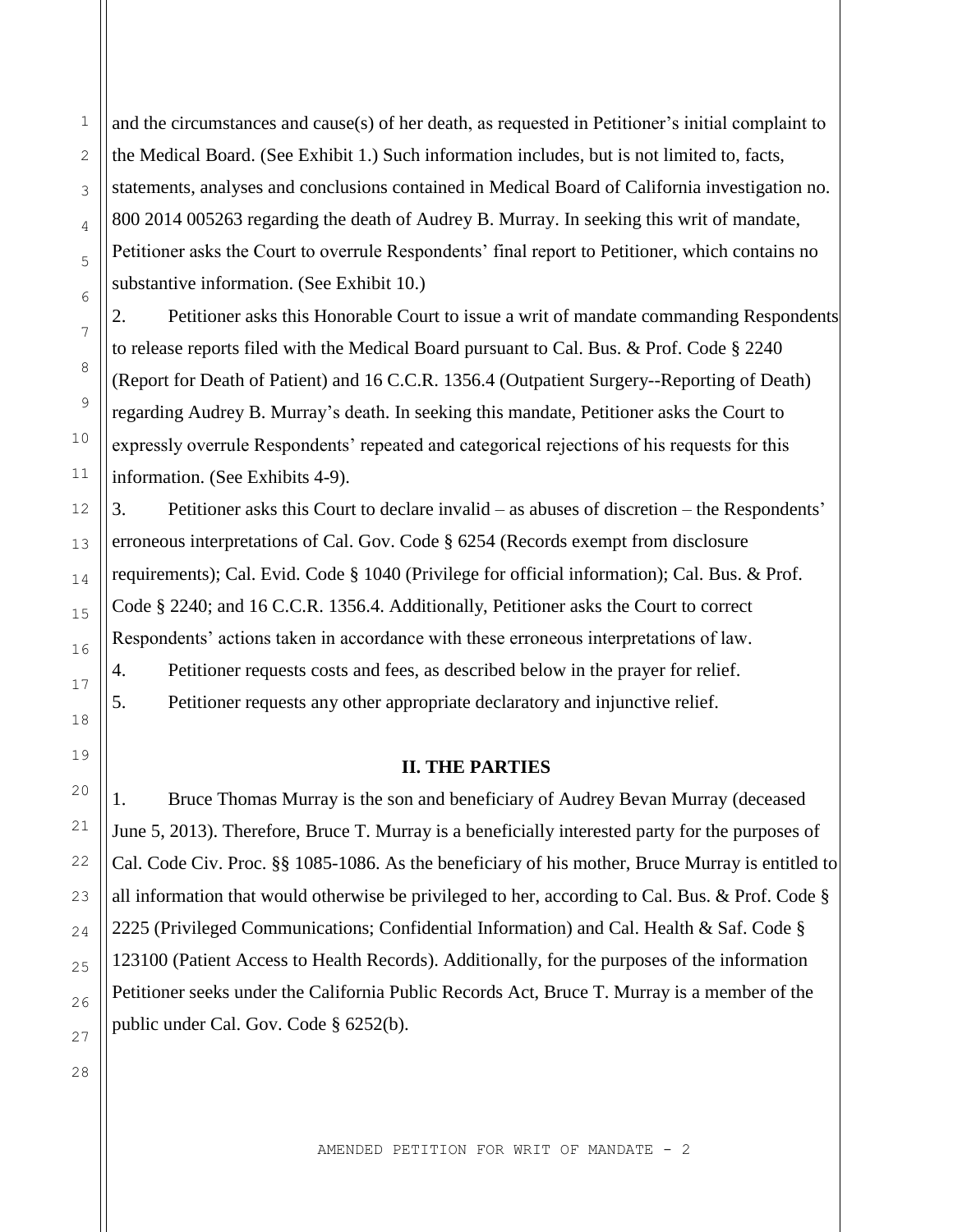2. Respondent, Medical Board of California, is a "board" under Cal. Bus. & Prof. Code § 2002; a "state agency" under Cal. Gov. Code § 6252(f); and a "public entity" under Cal. Evid. Code § 1040. As a board/state agency/public entity, the Medical Board is under a duty to comply with Cal. Gov. Code § 6253.1 (Agency to assist in inspection of public record), and is subject to this Court's jurisdiction for mandate under § 1085.

3. Respondent Kimberly Kirchmeyer, in her capacity as executive director of the Medical Board of California, is ultimately responsible for the operations of the MBC, including the MBC's compliance with its duties under the law. Kimberly Kirchmeyer's subordinates, as described below, did in fact deny Petitioner's requests for information.

4. Respondent Kerrie D. Webb, in her capacity as senior staff counsel of the Medical Board of California, is responsible for the MBC's compliance with state laws, including compliance with the California Constitution, the California Public Records Act, the Business & Professions Code and the Evidence Code. Kerrie D. Webb did in fact deny Petitioner's request for the information sought here, based on her erroneous interpretations of Cal. Gov. Code § 6254; Cal. Evid. Code § 1040; Cal. Bus. & Prof. Code § 2240; and 16 C.C.R. 1356.4.

### **III. FACTS**

1. At approximately 8 a.m. June 4, 2013, Dr. James C. Matchison (med. license no. A00097926) performed a cardiac catheterization procedure on Petitioner's mother.

2. Due to complications during the procedure, the procedure was aborted. 3. At approximately 10 a.m. June 4, 2013, Audrey Murray was admitted to the Torrance Memorial Medical Center Progressive Care Unit (PCU) for post-procedure recovery. 4. At approximately 11:30 a.m. June 5, 2013, Mrs. Murray was discharged from Torrance Memorial and into the care of her eldest son, William E. Murray, who brought her home.

5. After she arrived home, Mrs. Murray began experiencing severe pain in her chest and shoulder, and difficulty in breathing. As her pain and distress increased, William Murray called 911.

6. At approximately 3:30 p.m., Mrs. Murray was transported back to Torrance Memorial for emergency treatment.

1

2

3

4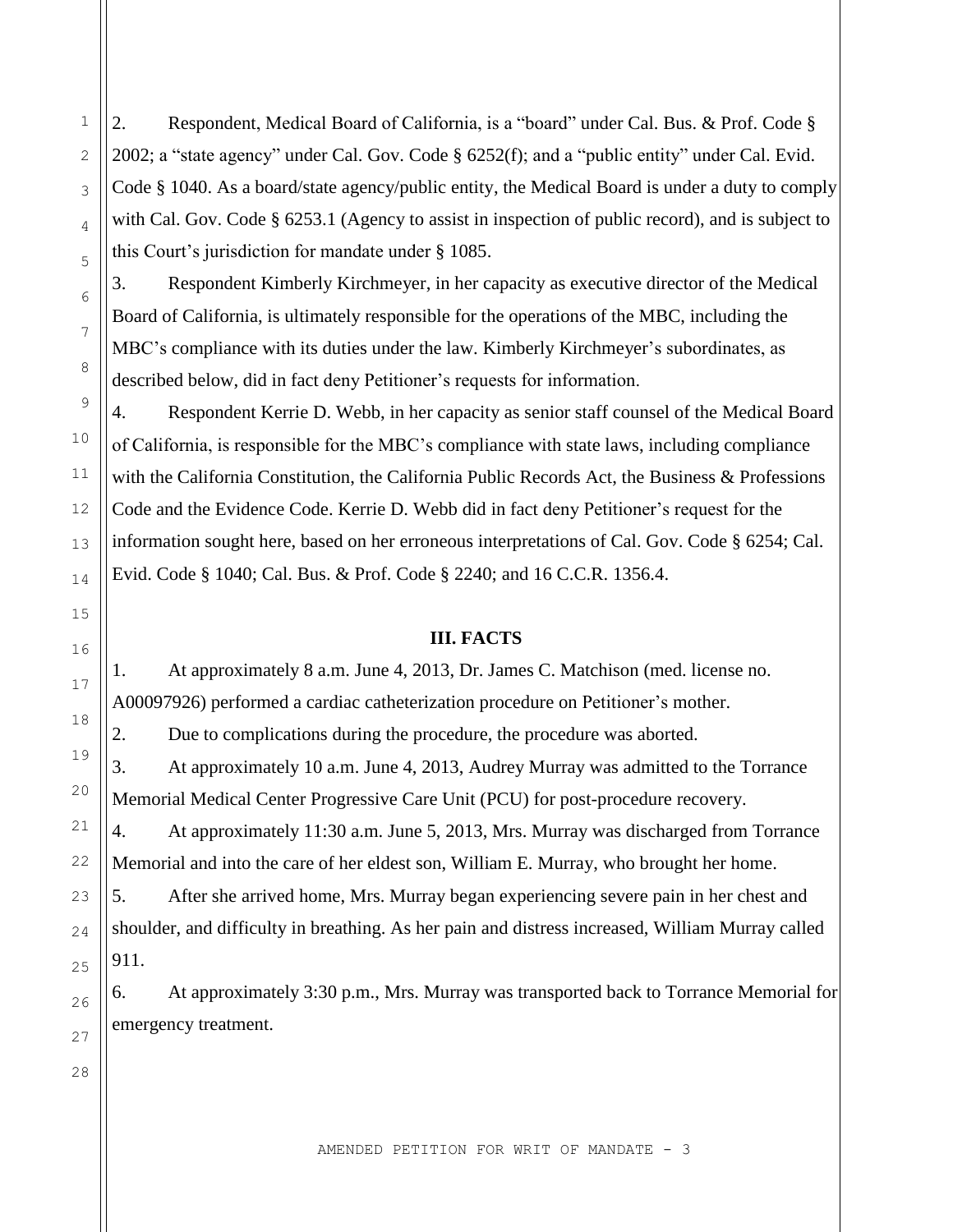7. At approximately 4 p.m. June 5, 2013, Audrey B. Murray, died in the emergency room at Torrance Memorial Medical Center.

8. June 11, 2013, Petitioner spoke with Dr. Matchison over the phone, seeking an explanation for and the cause of his mother's death. The doctor provided none.

9. May 15, 2014, Petitioner filed a complaint with the Medical Board, seeking an explanation for and cause of his mother's death. (See Exhibit 1.)

10. May 19, 2014, the Medical Board confirmed receipt of Petitioner's complaint and assigned it Control Number 800 2014 005263. Letter from Central Complaint Unit, Medical Board of California, to Bruce T. Murray (May 19, 2014).

11. May 23, 2014, the Medical Board sent Petitioner a request for authorization for release of medical records and a copy of Audrey Murray's death certificate. (See Exhibit 2b).

12. Sept. 4, 2014, Petitioner responded to Serrano's request, granting authorization to all records privileged to Audrey Murray. Petitioner cited his authority to do so as "beneficiary or personal representative of the deceased patient," under Cal. Bus. & Prof. Code § 2225.

13. Sept. 9, 2014, Peter B. Murray, Petitioner's brother and Audrey Murray's personal representative, sent Serrano the same authorization for access to Audrey Murray's medical records, along with a copy of Audrey Murray's death certificate. Peter Murray also authorized the Medical Board to communicate directly with Bruce Murray regarding any privileged information pertaining to the investigation of Audrey Murray's death. (See Exhibit 2.)

14. Sept. 2-9, 2014, Petitioner exchanged emails with Cassandra Hockenson, JD, Public Affairs Manager of the Medical Board of California. Petitioner requested assistance in locating the rules of procedure that the Medical Board of California follows when conducting investigations of licensees. "If this is not available on the MBC web site, if you could tell me the name of the rule book so I could ask for it at one of my local law libraries, or if you could give me the Blue Book citation so I could check on Lexis or Westlaw," Murray wrote. (See Exhibit 3.)

15. Sept. 9, 2014, Hockenson replied to Petitioner, "We do not have rules for the process and procedures of an investigation. Our Investigative Unit has Enforcement Operations Manuals that lay out the procedures of investigating a matter. I'm not sure they are public though, and if they are they will likely need redacting." (See Exhibit 3.)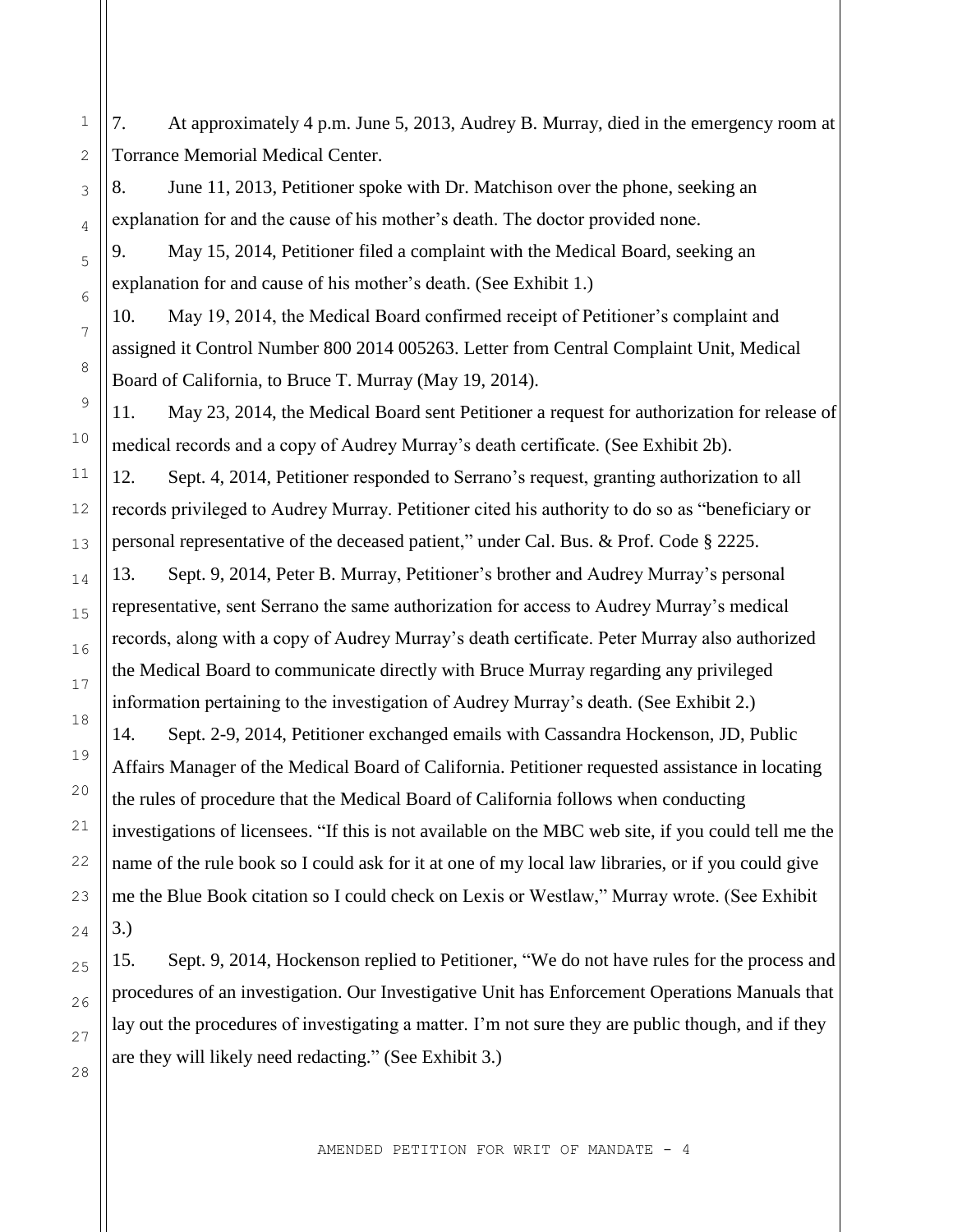16. Oct 10, 2014, Petitioner sent an email to Linda Serrano, requesting that the Medical Board provide Petitioner with Dr. Matchison's required filings under Cal. Bus. & Prof. Code § 2240 (Report for Death of Patient) and 16 C.C.R. § 1356.4 (Outpatient Surgery-Reporting of Death). [See Exhibit 4.] Serrano did not reply to this email.

17. Dec. 15, 2014, Petitioner sent another email to Linda Serrano, reiterating the request of his Oct. 10 email. (See Exhibit 5.) Serrano did not reply to this email.

18. At various times during 2014 and 2015, Petitioner called Serrano and left voice messages requesting the aforementioned documents. Serrano did not return these phone calls.

19. Jan. 15, 2015, the Medical Board confirmed receipt of all records and documentation required for a review of the complaint. Letter from Linda Serrano, Associate Enforcement Analyst, Medical Board of California, to Bruce T. Murray (Jan. 15, 2015).

20. Jan. 21, 2015, Petitioner sent Serrano another email reiterating the requests of his Oct. 10 and Dec. 15 emails. (See Exhibit 6.) This time, finally, Serrano replied to the email, saying only, "We do not provide copies of those reports." (See exhibit 7.)

21. Feb. 10, 2015, Petitioner sent Kerrie Webb a letter requesting copies of Dr. Matchison's required filings under Cal. Bus. & Prof. Code § 2240 (Report for Death of Patient) and 16 C.C.R. § 1356.4 (Outpatient Surgery-Reporting of Death). Petitioner made this request pursuant to Cal. Gov. Code § 6253.1 (Agency to assist in inspection of public record) and his status as the beneficiary of his mother, under Cal. Bus. & Prof. Code § 2225(c)(1). (See Exhibit 8.)

22. In a letter dated Feb. 20, 2015, Respondent Webb denied Petitioner's request for these documents on three bases: (1) "Records of complaints to, and investigations conducted by, state licensing agencies are not subject to disclosure pursuant to government Code section 6254(f);" because, she asserts (2) "[r]eports for the death of a patient **are treated** as complaints to the Board, and will not be disclosed." [Emphasis added.] And (3) "[i]n addition, records of complaints and investigations of state licensing agencies are privileged under Evidence Code section 1040." (See Exhibit 9.)

23. In her Feb. 20 letter, Respondent Webb failed to cite any authority for her interpretations of Cal. Gov. Code § 6254, Cal. Evid. Code § 1040, Cal. Bus. & Prof. Code § 2240, and 16 C.C.R. § 1356.4. Specifically, she failed (1) to provide any authority for "treating" reports for the death of patient as "complaints to the Board"; (2) she did not cite any authority for exempting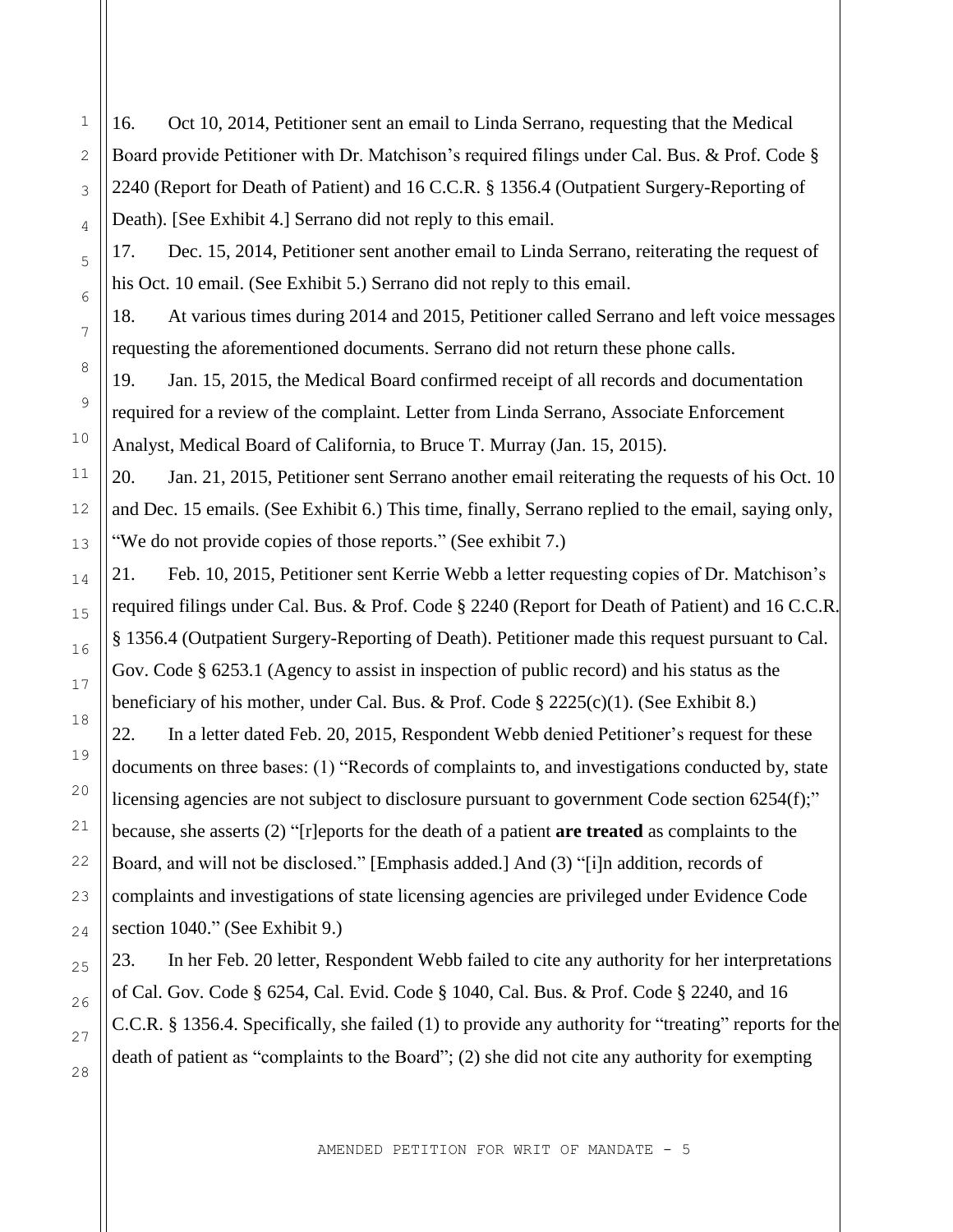these documents from the disclosure requirements of Cal. Gov. Code § 6253.1; and (3) she did not cite any authority for assigning an absolute privilege to the information sought by Petitioner (rather than the qualified privilege of § 1040).

24. Additionally, Respondent Webb failed to "provide suggestions for overcoming any practical basis for denying access to the records or information sought," as is required by Cal. Gov. Code § 6253.1(a)(3).

25. In a document dated April 14, 2015, the Medical Board provided Petitioner with its final report regarding case number 800 2014 005263. The final report contains six-sentences and 108 words. The report concludes, "It was the opinion of our consultant that the treatment rendered did not constitute a violation of the law as it relates to the practice of medicine. … Thank you for contacting the Medical Board of California." (See Exhibit 10.)

26. The final report does not state the bases for the Medical Board's conclusion, nor does it include any facts or analysis of the facts involved in the investigation. Most critically, the final report does not provide any explanation for or the cause of Audrey Murray's death – the central issue of Petitioner's initial complaint to the board. (See exhibit 1.) Therefore, the final report is entirely useless to Petitioner.

27. The final report, coupled with the Medical Board's total and unqualified refusal to provide Petitioner with any additional information, leave Petitioner aggrieved and exhausted of any administrative remedy.

28. Petitioner has no plain, speedy and adequate remedy in the ordinary course of law other than the relief sought in this petition, in that there is no alternate method for Petitioner to obtain the information sought. Petitioner therefore seeks a writ of mandate under Cal. Code Civ. Proc. § 1085 and declaratory and injunctive relief under and Cal. Gov. Code §6258, compelling Respondents to perform their legal duty to disclose the information and documents requested here.

### **IV. STANDARD OF REVIEW FOR MANDAMUS**

Mandamus lies to compel the performance of a clear, present, and ministerial duty where the petitioner has a beneficial right to performance of that duty. *Carrancho v. California Air Resources Bd.,* 111 Cal. App. 4th 1255 (3d Dist. 2003). Additionally, an ordinary mandamus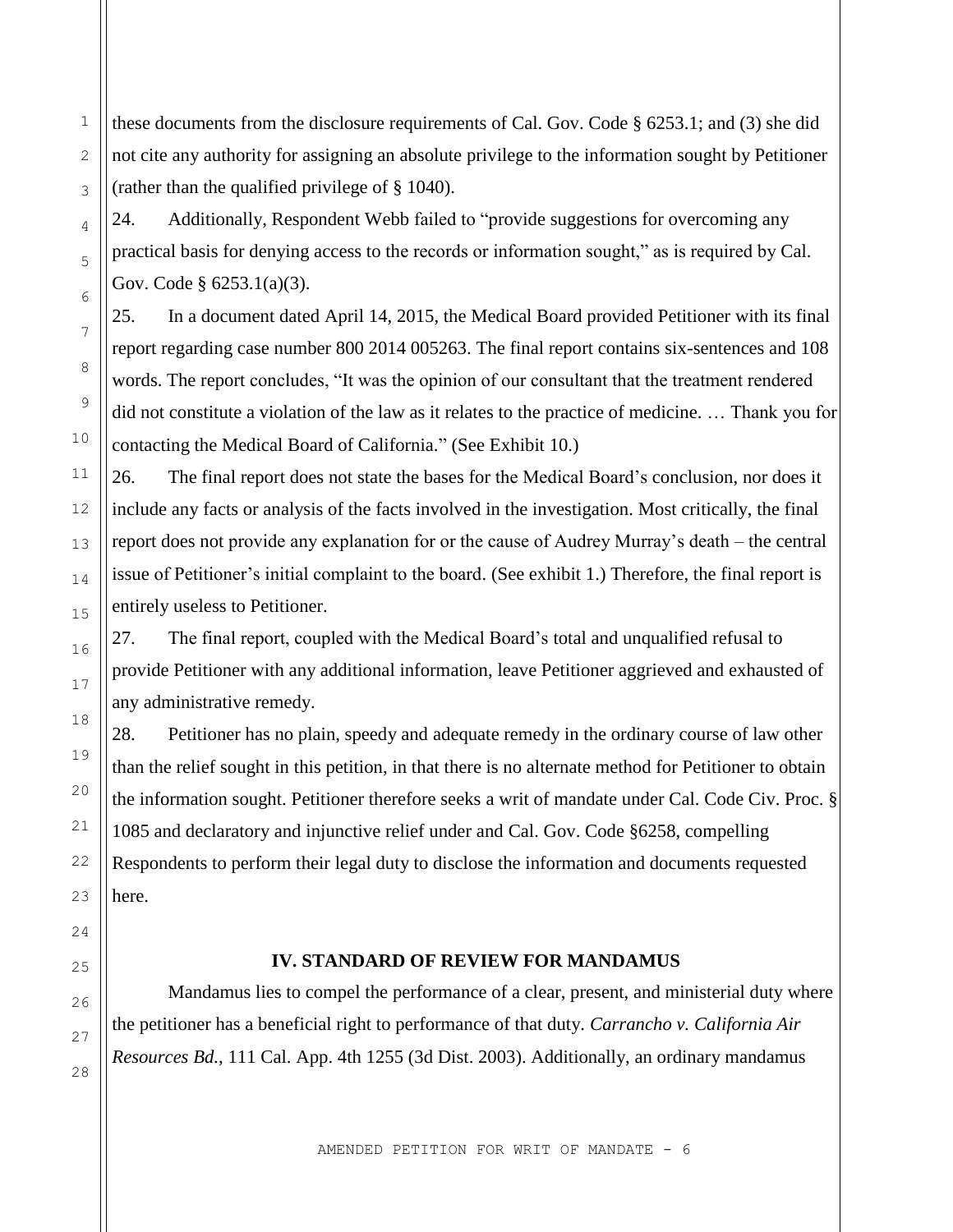action under Cal. Code Civ. Proc. § 1085 permits judicial intervention to correct an abuse of ministerial discretion. *Id.*

Abuse of discretion is established when "the public official or agency invested with discretion acted arbitrarily, capriciously, fraudulently, or without due regard for his rights, and that the action prejudiced him." *Gordon v. Horsley,* 86 Cal. App. 4th 336, 338 (2001). Otherwise formulated, an abuse of discretion exists where the law imposes on a public officer specific duties that the officer "refuses to perform because of an erroneous conception" as to the officer's legal duties. *Berkeley Unified School Dist. of Alameda County v. City of Berkeley,*141 Cal. App. 2d 841 (1st Dist. 1956).

In this action for mandamus, Petitioner will show that Respondents acted (1) "without due regard for his rights, and that the action prejudiced him"; (2) that Respondents refused to perform because of "an erroneous conception" of law; and, (3) by the stronger argument, that Respondents acted "arbitrarily and capriciously."

### **FIRST CAUSE OF ACTION**

### **Abuse of discretion in denying Petitioner's requests for information**

### **under Cal. Gov. Code § 6254**

Petitioner incorporates the allegations of the preceding paragraphs as though fully set forth herein.

In her three-pronged attack on Petitioner's request for information regarding the death of his mother, Respondent Webb justified withholding Petitioner's requests for information by (1) claiming such information is exempt from disclosure under Cal. Gov. Code § 6254(f), because, (2) she asserts, "[r]eports for the death of a patient are treated as complaints to the Board, and will not be disclosed." [See Exhibit 9.] (The third prong of Webb's justification, the claim of privilege under Cal. Evid. Code § 1040, will be analyzed in the second cause of action.) Respondent Webb's bases for denying Petitioner's request for information are erroneous and constitute an abuse of discretion, for the reasons set forth below.

California Government Code section 6254 states, "[T]his chapter **does not require** the disclosure of any of the following records … (f) Records of complaints to, or investigations

1

2

3

4

5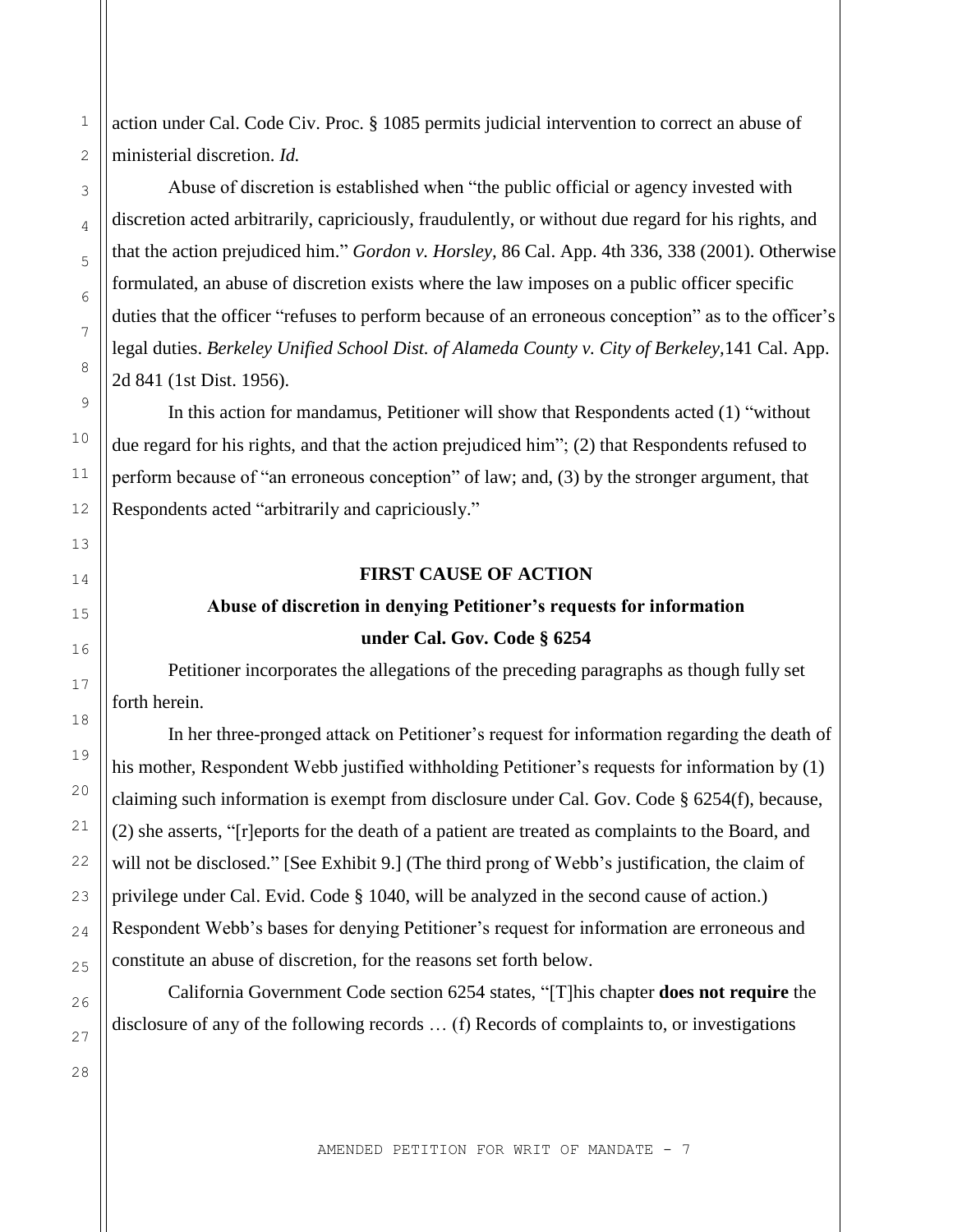conducted by, or records of intelligence information or security procedures of, the office of the Attorney General and the Department of Justice." [Emphasis added.]

The California Supreme Court has explained the scope of Cal. Gov. Code § 6254: "It is manifest … that the effect of section 6254 is limited to 'this chapter' (i.e. the California Public Records Act, dealing with public inspection of certain governmental documents) and has no application to any procedure not under that act. Moreover, section 6260, the final provision of the act, specifically provides that 'The provisions of this chapter shall not be deemed in any manner to affect . . . the rights of litigants, including parties to administrative proceedings, under the laws of discovery of this state.'" *Shepherd v. Super. Court,* 17 Cal. 3d 107, 123-24 (1976).

Here, by calling the reports requested by Petitioner "complaints to the Board," Respondent Webb erroneously places these documents under the ambit the exemption described in Cal. Gov. Code § 6254(f). However, nothing in the language of Cal. Gov. Code § 6254 states that reports for the death of a patient "are treated" as complaints to the Board – and thus exempt from disclosure; and nothing in the statute's annotations indicates such a treatment. Moreover, with respect to Cal. Bus. & Prof. Code § 2240 and 16 C.C.R. 1356.4, neither of these laws contains statutory language attaching them to Cal. Gov. Code § 6254(f); nor do these laws contain statutory language indicating that information filed under them is exempt from disclosure.

Respondent Webb fails to cite any authority indicating who, how or why such reports "are treated" as complaints to the board, and thus falling under the exemption of Cal. Gov. Code § 6254(f). Indeed case history is completely lacking any record of a court "treating" such documents as complaints to the Board, and thus, exempt from disclosure. Absent such a holding, and absent statutory language indicating that information filed under § 2240 and 16 C.C.R. 1356.4 constitutes a "complaint to the Board," Respondent Webb's claim of exemption in this instance is unwarranted, unreasonable and prejudicial, and thus an abuse of discretion.

Furthermore, by unilaterally and unreasonably "treating" Cal. Bus. & Prof. Code § 2240 and 16 C.C.R. 1356.4 as non-disclosable "complaints to the Board," Respondent Webb and/or the Medical Board have abused their discretion by creating an untenable legal fiction. Logically, when a medical doctor files a report under Cal. Bus. & Prof. Code § 2240 and 16 C.C.R. 1356.4, he does so out of a statutorily mandated duty, not because he or she is "complaining" about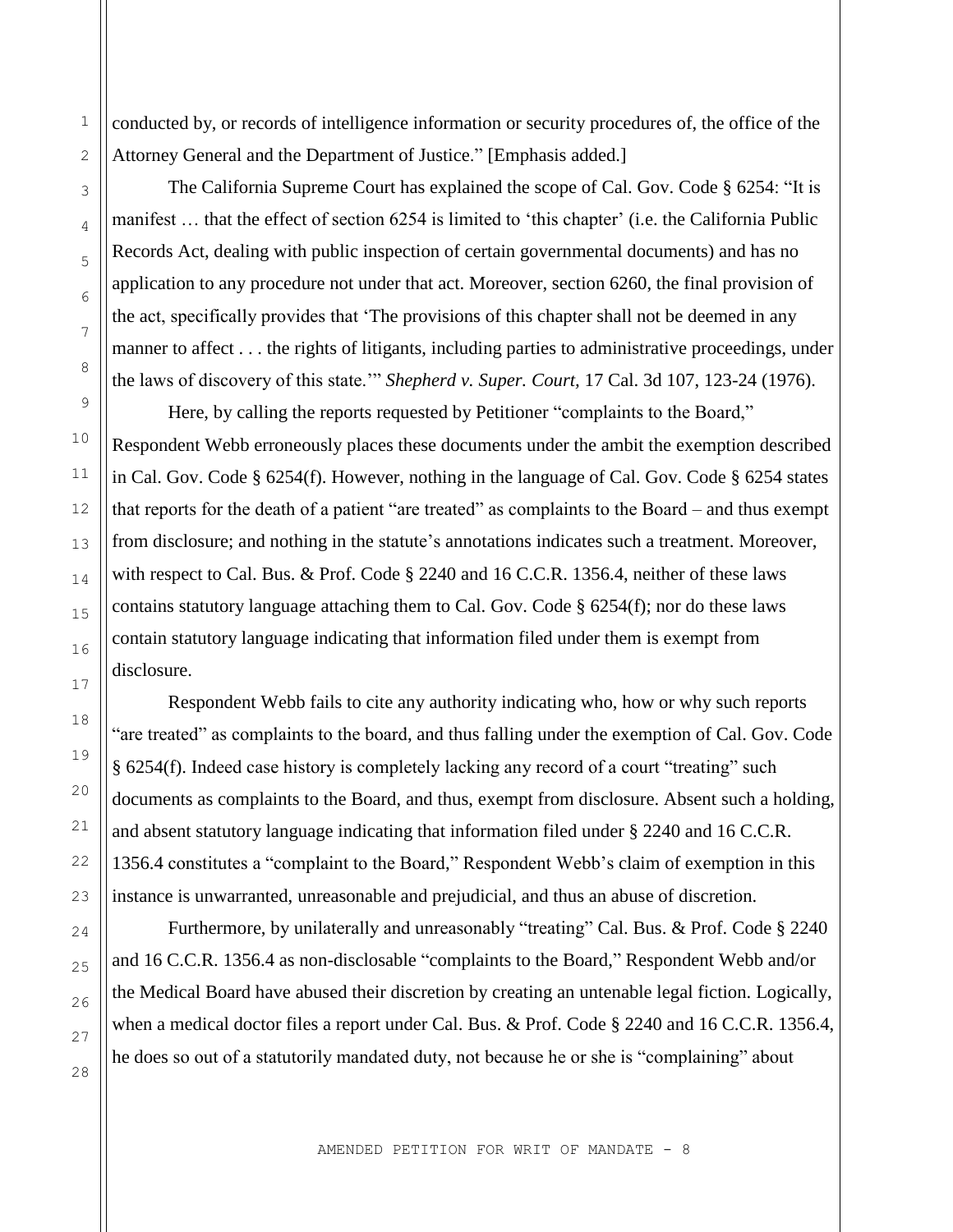anything to the Board. And certainly by filing such reports, a doctor cannot logically be said to be "complaining" about himself, or even more farfetched, complaining about his patient. Thus, by creating this logically unsound legal fiction, Respondents have acted arbitrarily and capriciously. In doing so, Respondent Webb and/or the Medical Board have acted in a manner that is prejudicial to Petitioner and the public.

The fiction of calling "reports for the death of a patient … as complaints to the Board" finds no support in the statutory text, the common law, or in reason. This false formulation of law should not be allowed to stand in any context. Petitioner therefore asks the court to declare this legal fiction invalid, and compel Respondents to release the information that Petitioner rightly seeks.

In summary thus far, Respondents have abused their discretion by (1) acting without due regard to Petitioner's rights, thus prejudicing him; (2) willfully distorting the law through a false and illogical legal fiction; and (3) in doing so, Respondents have acted arbitrarily and capriciously and denied Petitioner his beneficial rights. Petitioner therefore asks the court to issue the requested mandamus to cure these abuses.

### **SECOND CAUSE OF ACTION**

#### **Abuse of discretion in the interpretation and application of Cal. Evid. Code § 1040**

Petitioner incorporates the allegations of the preceding paragraphs as though fully set forth herein.

In her three-pronged rejection of Petitioner's request for information regarding the death of his mother, Respondent Webb declares that "records of complaints and investigations of state licensing agencies are privileged under Evidence Code section 1040." [See Exhibit 9.] This is an overbroad – and hence inaccurate statement in several respects, as will be analyzed below.

First, California Evidence Code section 1040 creates a two-tiered privilege regime for "official information … acquired in confidence by a public employee in the course of his or her duty": (1) an unqualified privilege, when "disclosure is forbidden by an act of the Congress of the United States or a statute of this state"; and (2) a qualified privilege for all other official information. *Id.*

28

1

2

3

4

5

6

7

8

9

10

11

12

13

14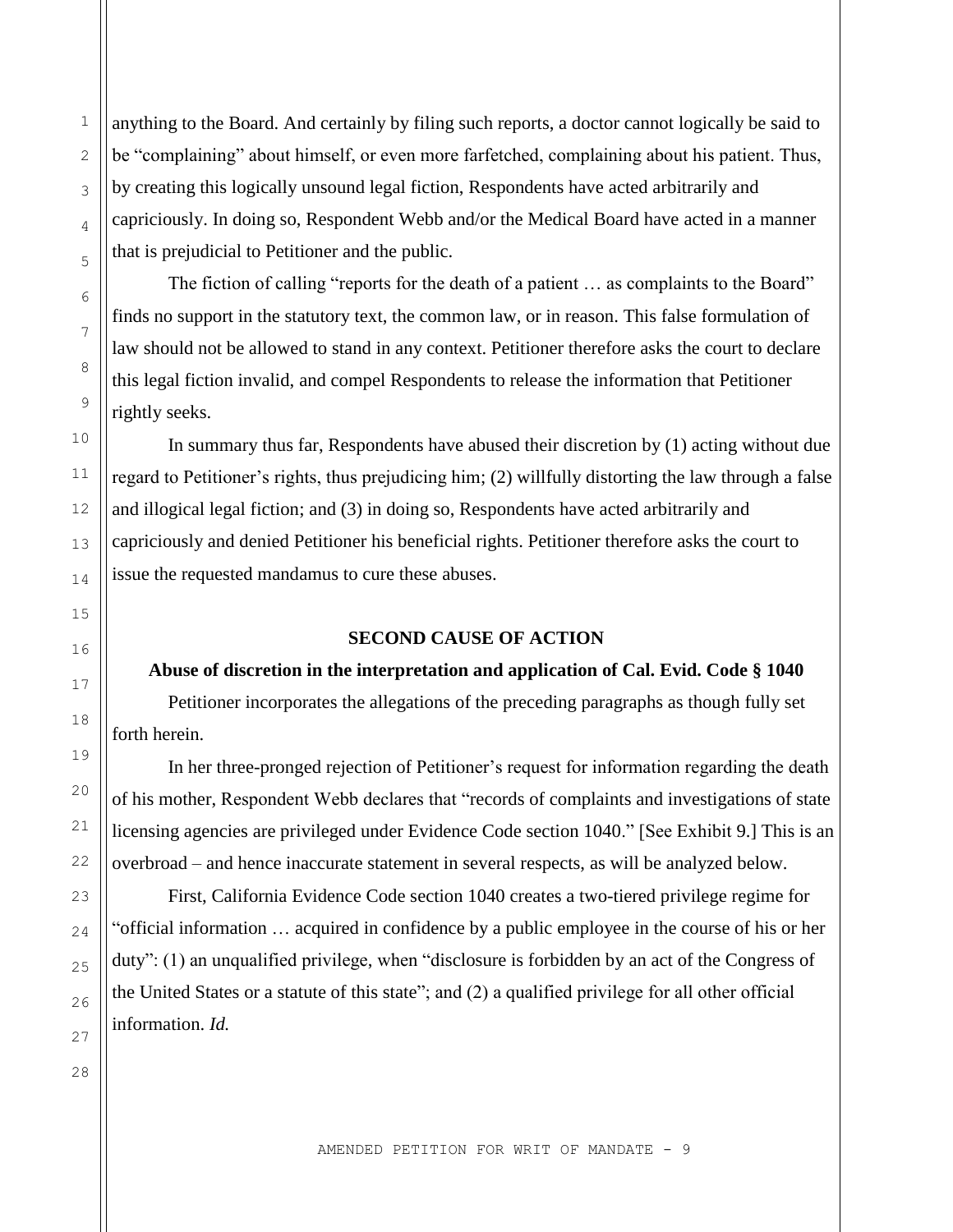The California Supreme Court has defined the applicability and scope of Cal. Evid. Code § 1040: This provision of the Evidence Code "represents the exclusive means by which a public entity may assert a claim of governmental privilege based on the necessity for secrecy." *Pitchess v. Superior Court,* 11 Cal.3d 531, 540 (1974).

The California Supreme Court has explained the relation between Cal. Evid. Code § 1040 and Cal. Gov. Code § 6254. As the Court noted in *Shepherd* and its progeny, the exemptions listed in section 6254 are limited to that chapter, i.e. the California Public Records Act, and have no application to any procedure not under that act. "**Accordingly the provisions of section 6254 of the Government Code cannot serve as a basis of absolute privilege under Evidence Code section 1040**, subdivision (b)(1)." *Shepherd,* 17 Cal. 3d at 123. [Emphasis added.]

But here, Respondent Webb has done precisely this – weaving together Cal. Gov. Code § 6254 and Cal. Evid. Code § 1040 – and coming out with a Gordian knot of absolute privilege. The process by which Webb arrives at this multi-layered lock-down appears as follows: First, as analyzed above in the first cause of action, Webb improperly triggers Cal. Gov. Code § 6254 by creating the legal fiction that a doctor's mandatory reporting to the Medical Board constitutes a "complaint to the board." Then, if this fiction falters, Webb jumps to the unqualified privilege under Cal. Evid. Code § 1040(b)(1) by declaring that "records of complaints and investigations of state licensing agencies are privileged under Evidence Code section 1040." [See Exhibit 9.] This statement is yet another fiction, since Cal. Evid. Code § 1040 contains no such language. Webb's language appears to be lifted from Cal. Gov. Code § 6254(f), and then grafted onto the Evidence Code. What the Evidence Code does address is "information acquired in confidence by a public employee" – information which is then sub-categorized as either unqualified or qualified for the purposes of the balancing test. § 1040.

Since the information Petitioner seeks is not prohibited by Cal. Gov. Code § 6254, or any other state or federal law, disclosure of this information is more properly weighed under the qualified privilege.

The qualified privilege of Cal. Evid. Code § 1040(b)(2) sets out a balancing test, in which the court inquires whether "[d]isclosure of the information is against **the public interest** because there is a necessity for preserving the confidentiality of the information that outweighs the necessity for disclosure in the interest of justice." *Id.* [Emphasis added.] Moreover, "[i]n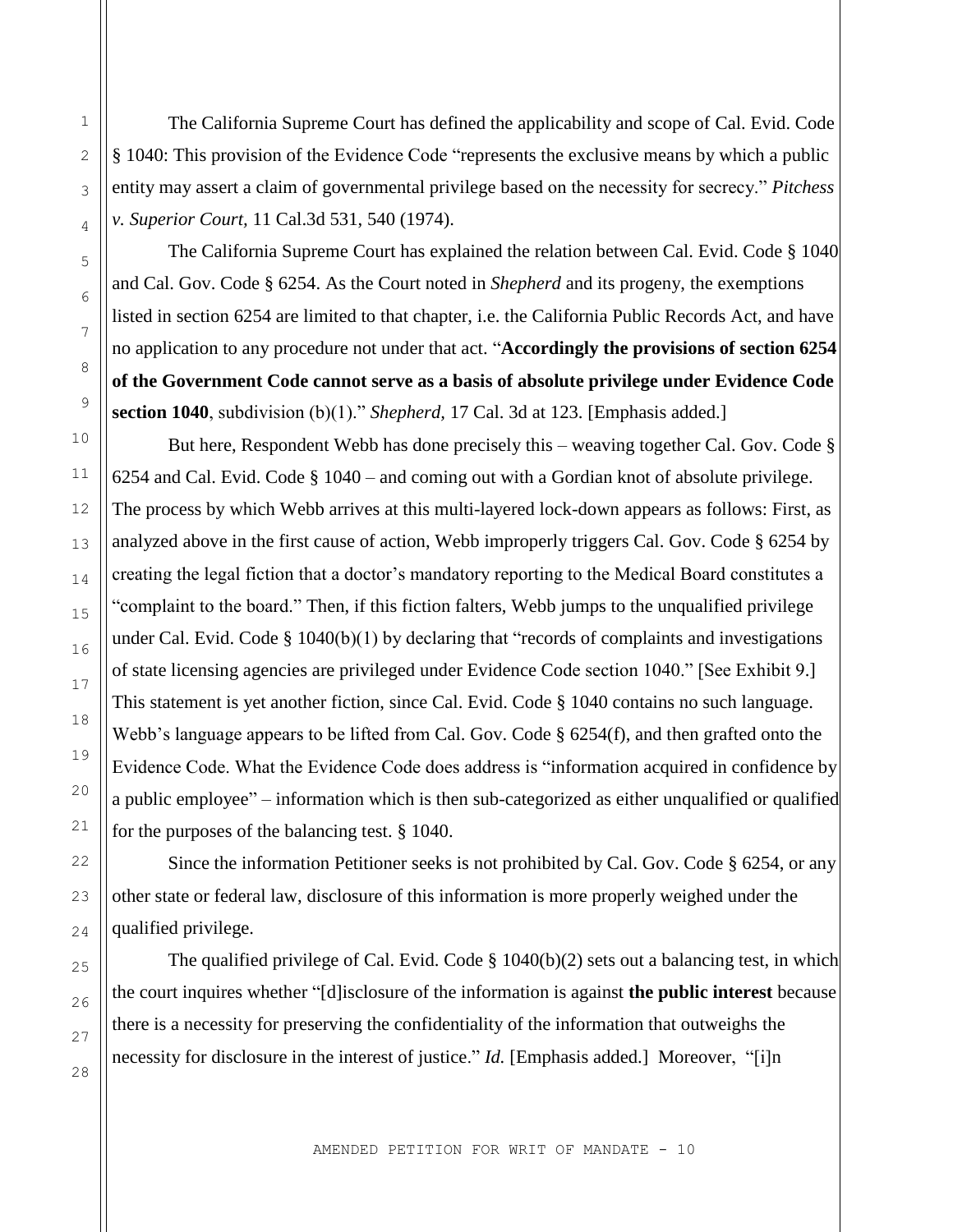determining whether disclosure of the information is against the public interest, **the interest of the public entity as a party in the outcome of the proceeding may not be considered**." *Id.* [Emphasis added.]

In weighing the public interest under  $\S 1040(b)(2)$ , when a death is involved, the court often favors releasing information to citizens and individuals, rather than granting secrecy to public agencies and public officials. For example, in a wrongful death action against police officers, the California Supreme Court held that the respondent district attorney's claim of "public interest in secrecy … wholly fails"; and then the Court ordered a particularized balancing of each item of information sought by the petitioner – the mother of a 14-year-old boy who had been shot and killed by the police. *Shepherd,* Cal. 3d at 130. In a dependency action stemming from the death of a child under petitioner father's care, the appellate court vacated a decision granting the respondent police agencies' motion to quash petitioner's request for forensic reports compiled by those agencies. *Michael P. v. Super. Court,* 92 Cal. App. 4th 1036, 1048 (2001). In so doing, the court weighed strongly in favor of the petitioner father's interest in obtaining information gathered by public agencies. *Id.* In another wrongful death action against the police, the appellate court rejected the city's claim of blanket privilege to deny documents sought by the petitioner – the father of an 18-year-old man who had been shot and stabbed to death by a retired officer. *Dominguez v. Super. Court of L.A. Cnty.*, 101 Cal. App. 3d 6 (1980). In that case, the court noted that determination of the public interest required consideration of the consequences to the litigant of nondisclosure, as well as the importance of the material sought to the fair presentation of the litigant's case, the availability of the material to the litigant by other means, and the effectiveness and relative difficulty of such other means. *Id.* at 12.

Common to all of the cases quoted above is death – death by police shooting, death by allegedly negligent child care, and an alleged murder under the color of law. Similarly here, Petitioner's action for writ of mandate arises from a death – the death of Petitioner's mother following a routine outpatient medical procedure. Death is the worst possible outcome of surgery. But yet, Petitioner has received no explanation whatsoever for his mother's death from either the doctor or the Medical Board. Petitioner has no other means to obtain this information. Therefore, in the interests of justice, Petitioner asks the court to weigh all of the information sought by Petitioner according to the standards of Cal. Evid. Code § 1040(b)(2).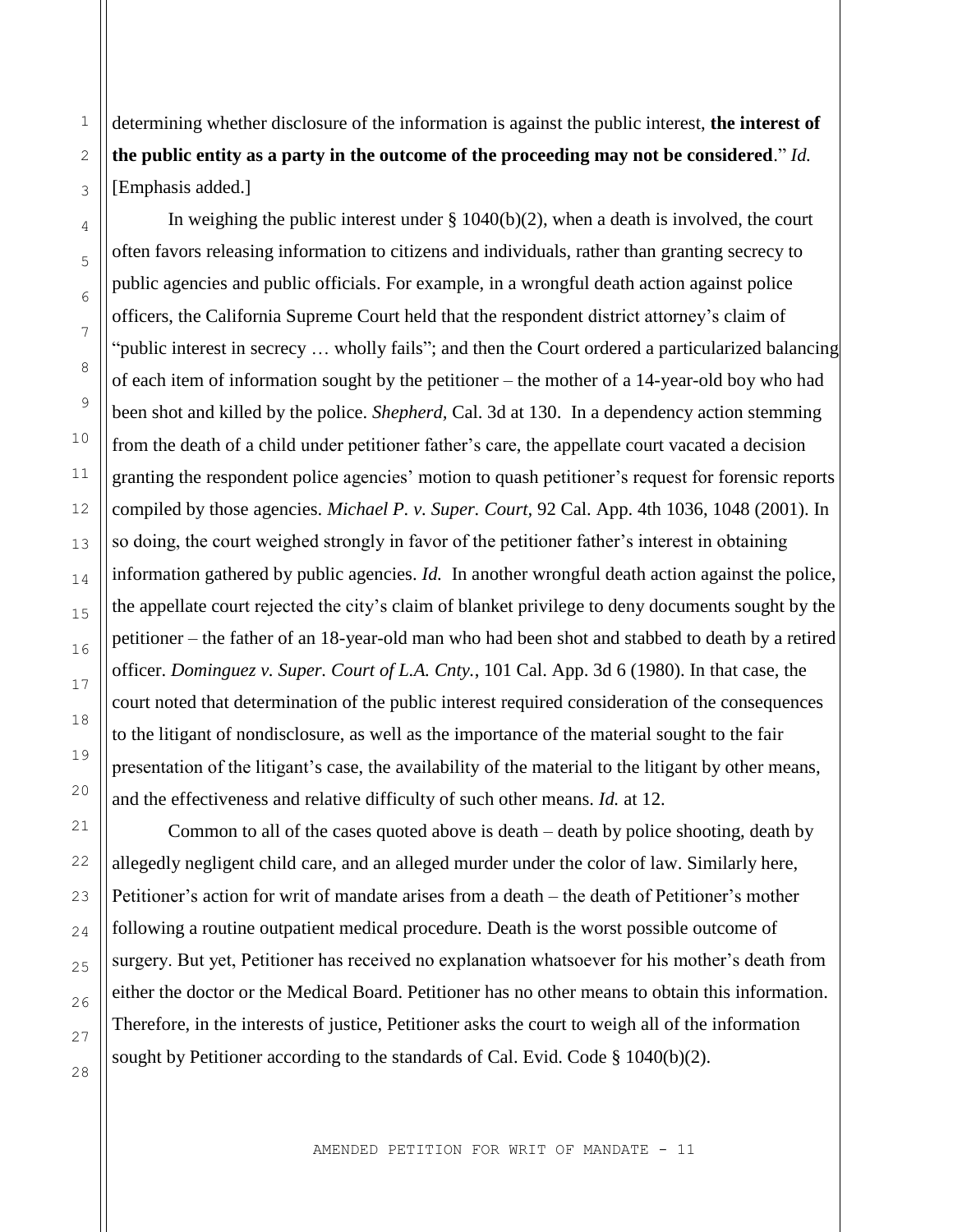## **THIRD CAUSE OF ACTION VIOLATION OF GOV. CODE §6250, et seq.**

### **Failure to Properly Respond to a Request under the California Public Records Act**

Petitioner incorporates the allegations of the preceding paragraphs as though fully set forth herein.

The California Public Records Act (CPRA) provides that, "[e]xcept with respect to public records exempt from disclosure by express provisions of law, each state or local agency, upon a request for a copy of records that reasonably describes an identifiable record or records, shall make the records promptly available … Any reasonably segregable portion of a record shall be available for inspection by any person requesting the record after deletion of the portions that are exempted by law." Cal. Gov. Code § 6253.

Additionally, Cal. Gov. Code § 6253.1 states that a public agency **"shall** … (1) [a]ssist the member of the public to identify records and information that are responsive to the request or to the purpose of the request, if stated … [and] (3) [p]rovide suggestions for overcoming any practical basis for denying access to the records or information sought." Cal. Gov. Code § 6253.1(a).

A member of the public who believes that public records are being improperly withheld may bring suit for mandate to enforce the Public Records Act. Govt. Code §§ 6258, 6259(a). If the Court finds that the public official's decision to refuse disclosure is not justified, it shall order the public official to make the records public. *Id.* § 6259(b).

As analyzed in the first cause of action above, Respondent Webb erroneously classified the information sought by Petitioner as exempt under Cal. Gov. Code § 6254(f). Moreover, by inappropriately applying a blanket privilege to all information sought by Petitioner, Respondent Webb failed to identify and release "any reasonably segregable portion" of the records sought by Petitioner, as required by CPRA.

In her trifecta denial of Petitioner's request for information, Respondent Webb provided no suggestions or any practical basis for overcoming her denial of access to the records and information sought by Petitioner, as is required by CRPA. (See Exhibit 9.) Webb's Feb. 20 letter is, in reality, bureaucratic stonewalling.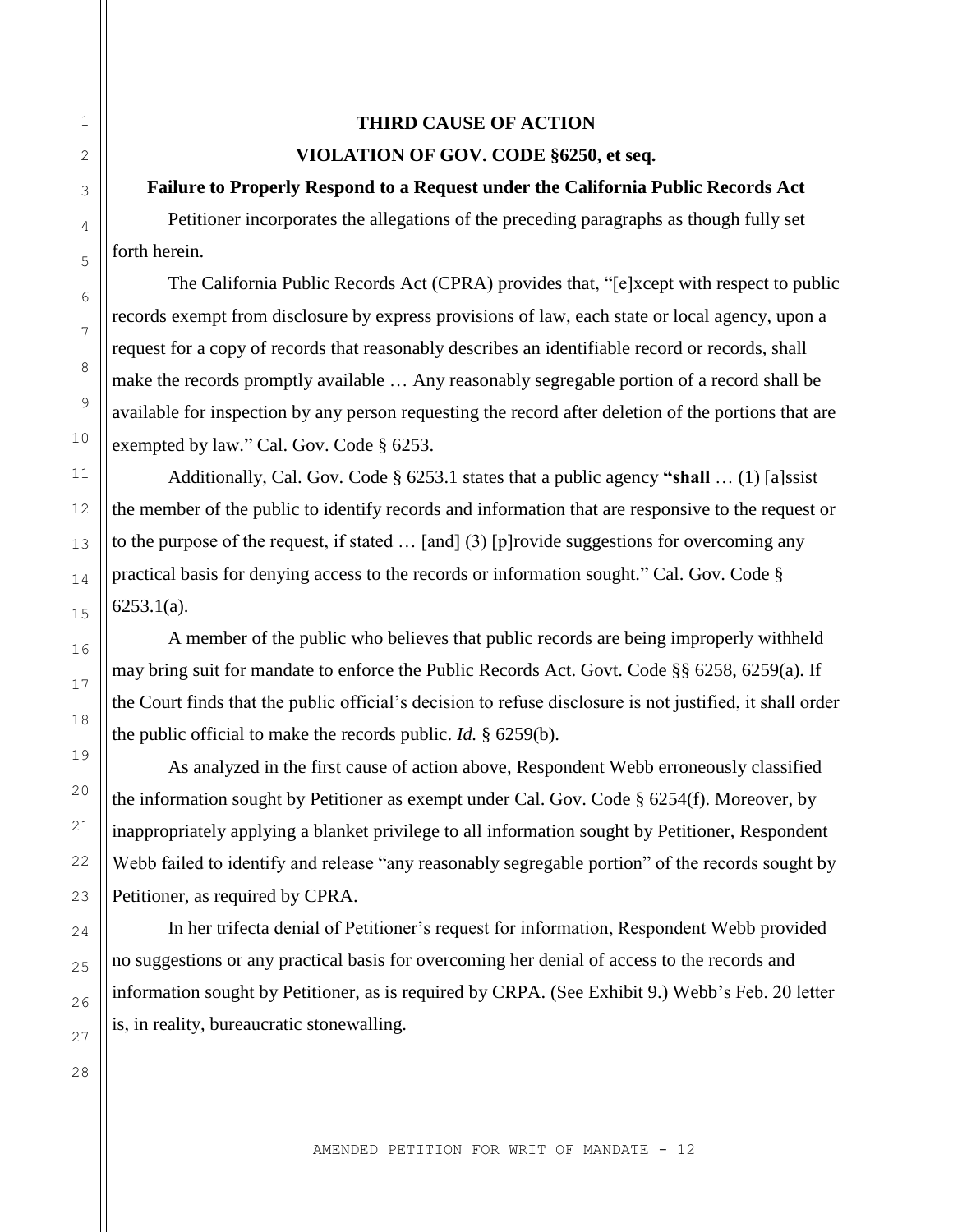Based on the Respondents' failure to follow the requirements of CRPA, Petitioner requests that the court grant him all remedies available under CPRA – mandamus and disclosure of the information he seeks.

### **FOURTH CAUSE OF ACTION**

# **VIOLATION OF CALIFORNIA CONSTITUTION ARTICLE I, SECTION 3(b) Failure to Provide Access to 'The People's business'**

Petitioner incorporates the allegations of the preceding paragraphs as though fully set forth herein.

Respondents' failure to provide a proper response to Petitioner's Public Records Act Request and make public documents available for inspection violates Article I, Section 3(b) of the California Constitution, which provides that "the people have the right of access to information concerning the conduct of the people's business, and, therefore … the writings of public officials and agencies shall be open to public scrutiny." *Id.*

Reports for death of patients – and the Medical Board's investigation of such deaths – are of vital importance to consumers and to the public health of the people of California. Thus, such information constitutes "the people's business." Therefore, in compliance with the state constitution, all nonprivileged portions of such reports should rightly be made available to the public, and information privileged to the deceased should be made available to beneficiaries.

### **FIFTH CAUSE OF ACTION**

### **Violation of Public Policy with Respect to the California Constitution, the California Public**

**Records Act, the Medical Practice Act and the California Evidence Code**

The Business & Professions Code sets forth the priorities of the Medical Board: "Protection of the public shall be the highest priority for the Medical Board of California in exercising its licensing, regulatory, and disciplinary functions. Whenever the protection of the public is inconsistent with other interests sought to be promoted, the protection of the public shall be paramount." Cal. Bus. & Prof. Code § 2001.1. However, in this instance, by writing in its own non-statutory exemption to the Public Records Act, the Medical Board has put its own

1

2

3

4

5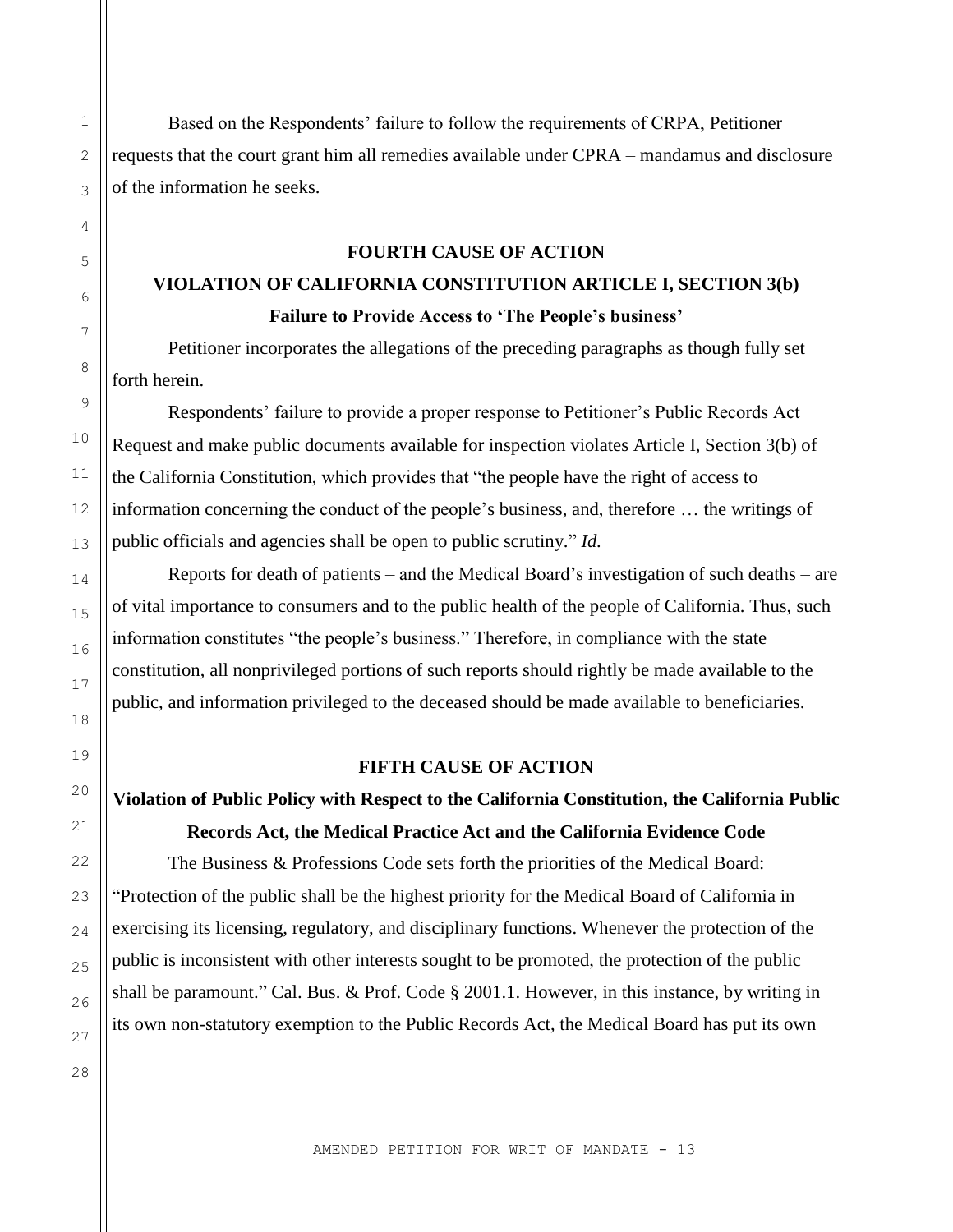interests first rather than the public interest. Thus, the Medical Board has acted contrary to public policy.

In its own mission statement, the Medical Board fashions itself as the protector of consumers and the keeper of its section of the Business & Professions Code: "The mission of the Medical Board of California is to protect health care consumers through the proper licensing and regulation of physicians and surgeons and certain allied health care professions and through the vigorous, objective enforcement of the Medical Practice Act, and to promote access to quality medical care through the Board's licensing and regulatory functions." However in this instance, by stonewalling the Petitioner, the Medical Board has made itself the adversary rather than the advocate of the consumer.

California Evidence Code, section 1040 states that "in determining whether disclosure of the information is against the public interest, the interest of the public entity as a party in the outcome of the proceeding may not be considered." However, in this instance, by cherry-picking portions of the Evidence Code that are most convenient to itself, the Medical Board makes itself the priority rather than the public.

The California Constitution states, "A statute, court rule, or other authority, including those in effect on the effective date of this subdivision, shall be broadly construed if it furthers the people's right of access, and narrowly construed if it limits the right of access." Cal. Const, Art. I § 3(b)(2). However, in this instance, the Medical Board has done just the opposite: It has broadly construed the Evidence Code in order to limit the right of access, and it has narrowly construed the Medical Practice Act to create classified documents – totally absent any legislative intent to do so.

The California Public Records Act states, "In enacting this chapter, the Legislature, mindful of the right of individuals to privacy, finds and declares that access to information concerning the conduct of the people's business is a fundamental and necessary right of every person in this state." Cal. Gov. Code § 6250. However, in this instance, the Medical Board has treated access to information concerning the people's business as optional and discretionary rather than fundamental and necessary. Indeed, this case demonstrates that the Medical Board's practices are bureaucratically self-serving, and therefore contrary to law and public policy.

17

28

1

2

3

4

5

6

7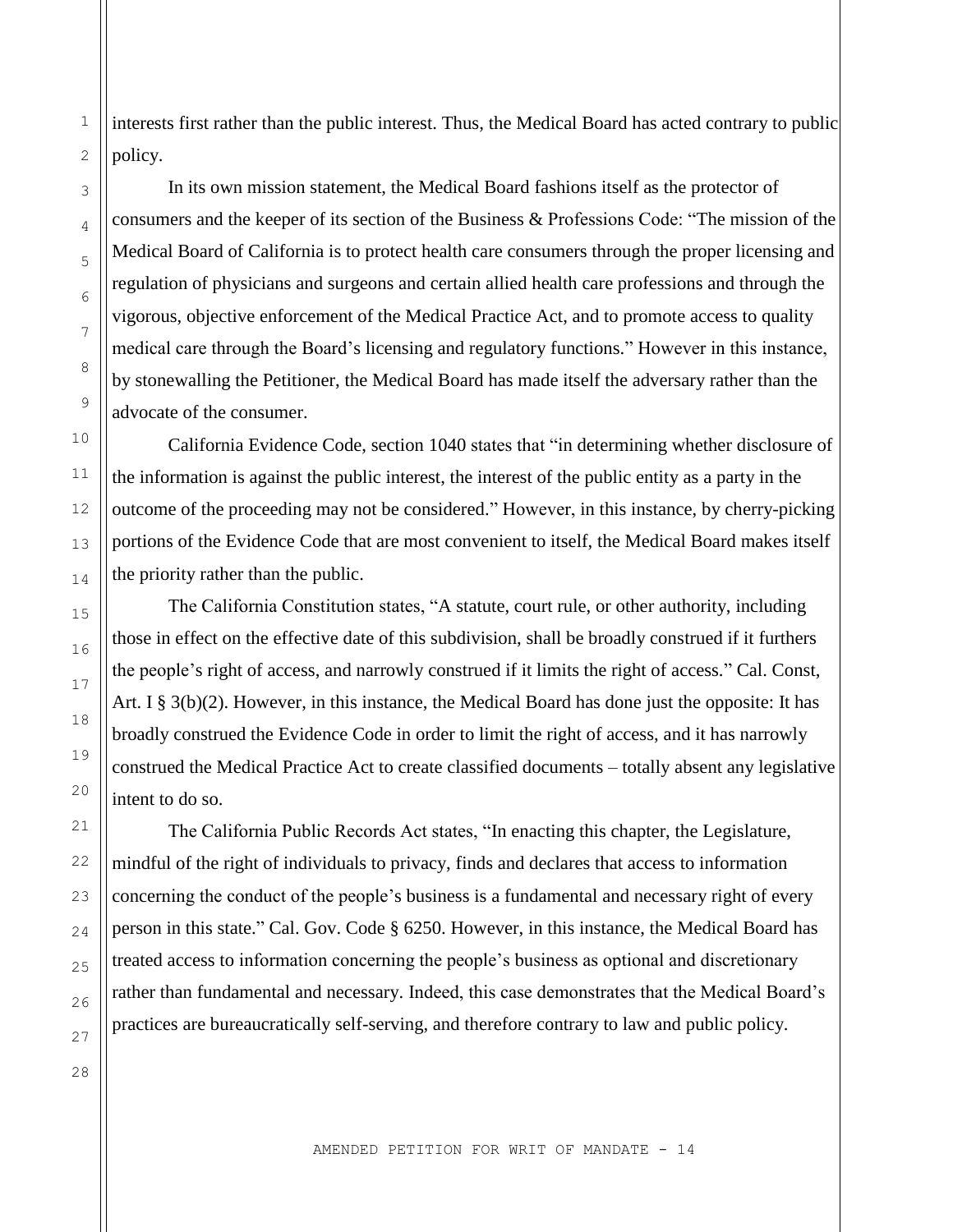In its final report to Petitioner regarding the death of Audrey B. Murray, Respondent Medical Board failed to provide Petitioner any information responsive to the central issue of his initial complaint to the Board, i.e., an explanation for and cause of his mother's death. (See exhibits 1 and 10.) The MBC's failure to provide any relevant information renders Petitioner's entire effort of bringing a complaint to the Board futile. A futile consumer complaints system – one that is wholly unresponsive to consumers – is contrary to public policy.

### **PRAYER FOR RELIEF**

1. Wherefore, Petitioner prays that this Court issue a peremptory writ of mandate directing Respondents to provide copies of all of the documents described here within 10 days of this Court's ordering them to do so. Particularly, as described on pp. 1-2, Petitioner seeks copies of the following:

- (i) All information, reports and statements acquired by the Medical Board regarding Audrey B. Murray's medical condition, treatment and death.
- (ii) All documents contained in MBC file number 800 2014 005263 that contain information regarding the cause and circumstances Audrey B. Murray's death.
- (iii) All statements made to the Medical Board by Dr. James Matchison and any other third parties regarding Audrey B. Murray's medical condition, treatment and death.
- (iv) All documents filed with the Medical Board pursuant to Cal. Bus. & Prof. Code § 2240 and 16 C.C.R. 1356.4 – or the equivalent underlying information – regarding the death of Audrey Bevan Murray.
- (v) If any information in these documents is legitimately and lawfully privileged to someone other than Audrey B. Murray or her beneficiaries, or appropriately requires redaction or in camera inspection, Petitioner requests that the Medical Board produce an accompanying privilege log that (a) expressly makes the claim (b) with specificity and particularity; (c) states on whose behalf the Medical Board is asserting the privilege, and (d) describes the nature of the documents, communications, or tangible things not produced or disclosed – and does so in a manner that, without revealing information itself privileged or protected, will enable Petitioner to assess the claim.

1

2

3

4

5

6

7

8

9

10

11

12

13

14

15

16

17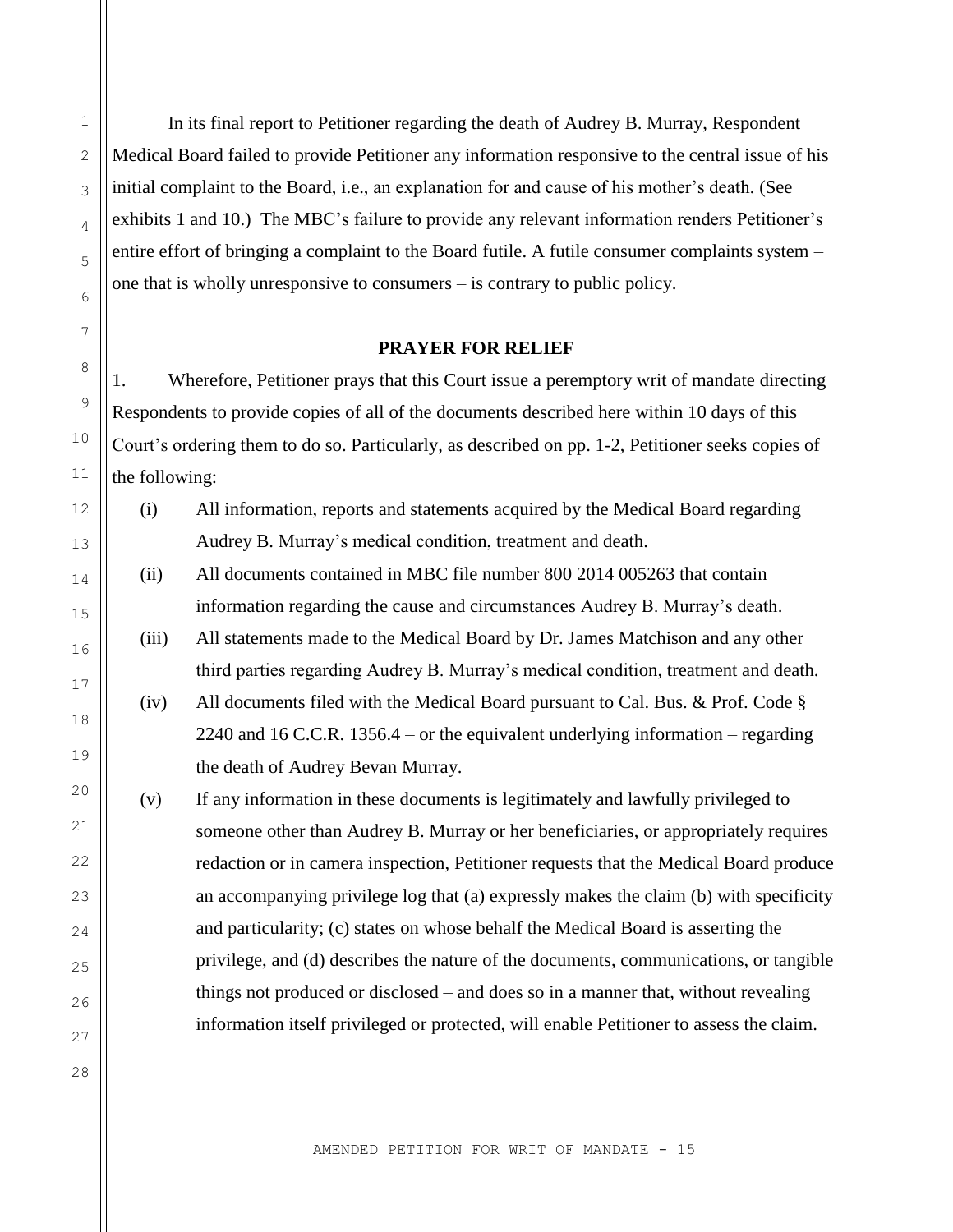| 1            | PETITIONER ALSO PRAYS AS FOLLOWS:                                                                 |  |  |
|--------------|---------------------------------------------------------------------------------------------------|--|--|
| $\mathbf{2}$ | That the Court find that Respondents have violated Petitioner's rights under the<br>2.            |  |  |
| 3            | California Constitution, Article I, sec. 3, and Cal. Gov. Code §§ 6250 et seq., by failing to     |  |  |
| 4            | produce the documents he requested and otherwise failing to cooperate with him in any way;        |  |  |
| 5            | That Respondents' erroneous interpretations and legal fictions that modify and distort the<br>3.  |  |  |
| $6\,$        | California Evidence Code, the California Public Records Act, and the Business & Professions       |  |  |
| 7            | Code, be found invalid and contrary to law and public policy;                                     |  |  |
| 8            | For court costs pursuant to Cal. Gov. Code § 6259(d).<br>4.                                       |  |  |
|              | For fees pursuant to Cal. Code Civ. Proc. § 1021.5 ("private attorney general") and/or the<br>5.  |  |  |
| $\mathsf 9$  | equitable private attorney fee doctrine, to the extent that success on the merits of any cause of |  |  |
| 10           | action here confers a significant public benefit or vindicates a constitutional right.            |  |  |
| 11           | For other relief this Court deems just and proper.<br>6.                                          |  |  |
| 12           |                                                                                                   |  |  |
| 13           | Dated: Jan. 2, 2016                                                                               |  |  |
| 14           |                                                                                                   |  |  |
| 15           | Respectfully Submitted,                                                                           |  |  |
| 16           |                                                                                                   |  |  |
| 17           |                                                                                                   |  |  |
| 18           |                                                                                                   |  |  |
| 19           | By: Bruce Thomas Murray, Esq.                                                                     |  |  |
| 20           | Petitioner, in pro per                                                                            |  |  |
| 21           | 619-501-8556                                                                                      |  |  |
| 22           |                                                                                                   |  |  |
| 23           |                                                                                                   |  |  |
| 24           |                                                                                                   |  |  |
| 25           |                                                                                                   |  |  |
| 26           |                                                                                                   |  |  |
| 27           |                                                                                                   |  |  |
| 28           |                                                                                                   |  |  |
|              |                                                                                                   |  |  |
|              |                                                                                                   |  |  |
|              | AMENDED PETITION FOR WRIT OF MANDATE - 16                                                         |  |  |